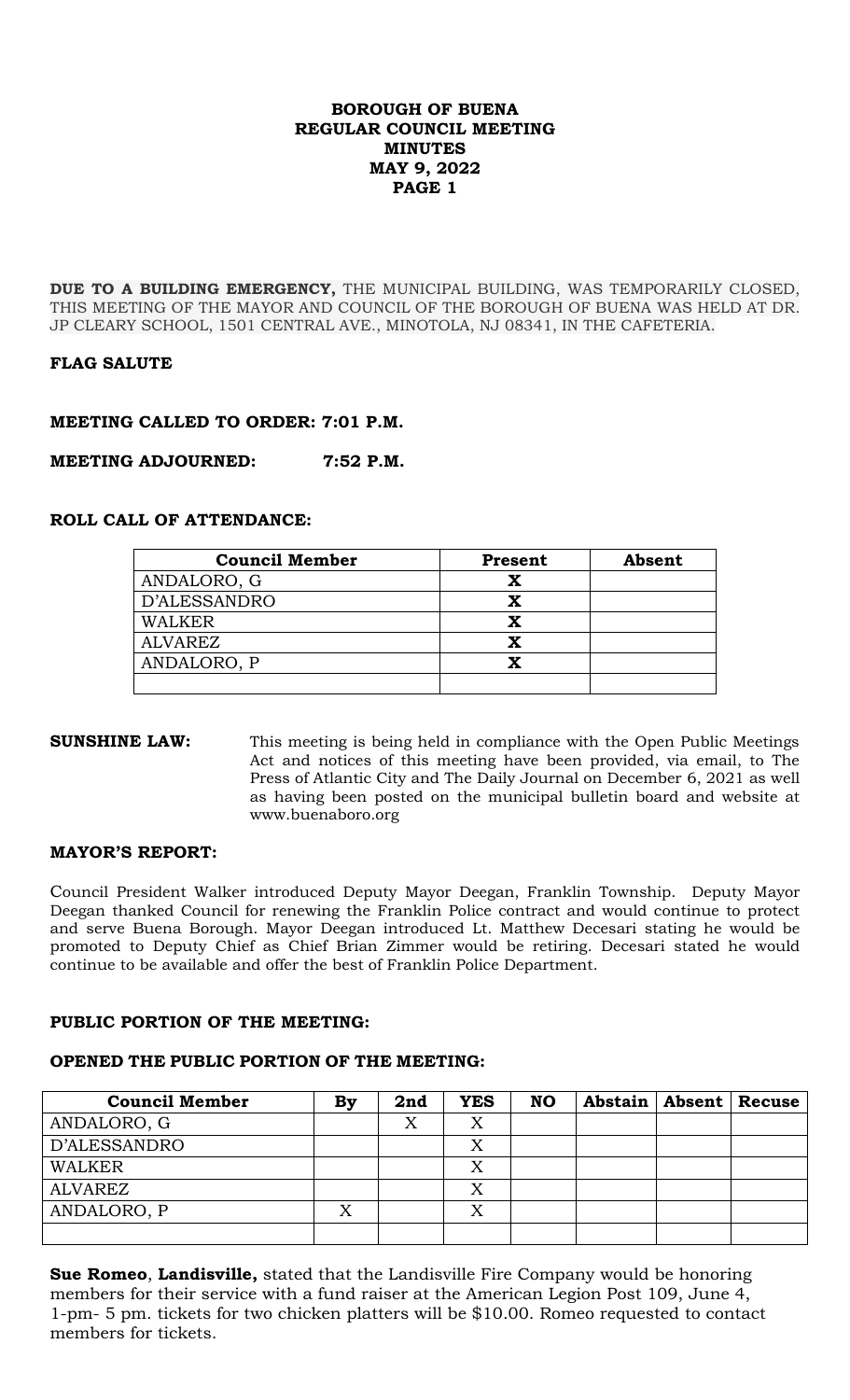**Joanne Rosemount, Landisville**, had asked for a status update on the manhole covers. Engineer Robert smith stated he would follow up with the county for the update.

**Toni Mattioli, Landisville**, inquired on the progress for the Brunini Pool clean up. Road supervisor Bill Nimohay answered that the Environmental Department had the paperwork and the cleanup would be done.

# **CLOSE PUBLIC PORTION:**

| <b>Council Member</b> | By | 2nd | <b>YES</b> | <b>NO</b> | Abstain   Absent   Recuse |  |
|-----------------------|----|-----|------------|-----------|---------------------------|--|
| ANDALORO, G           | X  |     | Χ          |           |                           |  |
| D'ALESSANDRO          |    |     | Χ          |           |                           |  |
| <b>WALKER</b>         |    |     | Χ          |           |                           |  |
| ALVAREZ               |    |     | Χ          |           |                           |  |
| ANDALORO, P           |    | X   | X          |           |                           |  |
|                       |    |     |            |           |                           |  |

**==========================================================================**

## **PUBLIC HEARING OPENED**

#### **ORDINANCE 707 AN ORDINANCE OF THE BOROUGH OF BUENA, COUNTY OF ATLANTIC AND STATE OF NEW JERSEY APPROVING A SHARED SERVICES AGREEMENT FOR POLICE SERVICES WITH THE TOWNSHIP OF FRANKLIN**

| <b>Council Member</b> | By | 2nd | <b>YES</b> | <b>NO</b> | Abstain   Absent   Recuse |  |
|-----------------------|----|-----|------------|-----------|---------------------------|--|
| ANDALORO, G           |    | X   | Х          |           |                           |  |
| <b>ALVAREZ</b>        |    |     | X          |           |                           |  |
| <b>WALKER</b>         |    |     | X          |           |                           |  |
| D'ALESSANDRO          |    |     | Χ          |           |                           |  |
| ANDALORO, P           |    |     | Χ          |           |                           |  |
|                       |    |     |            |           |                           |  |

**WHEREAS**, it is in the best interests of the residents of the Township of Franklin and the Borough of Buena to enter into a shared services agreement pursuant to  $N.J.S.A.$ 40A:65-1 (the Shared Services Act) to enable the Township to provide protection and coverage through the Township's police department to the Borough: and

**WHEREAS**, the Borough Council of the Borough of Buena entered into a prior agreement for police services with the Township of Franklin on October 31, 2017; and

**WHEREAS**, the Borough of Buena now desires to enter into a new agreement for police services with the Township of Franklin; and

**WHEREAS**, the Borough of Buena deems it in the best interest of the residents of the Borough to enter into a new agreement with the Township of Franklin for reasons of economy, safety and prudence.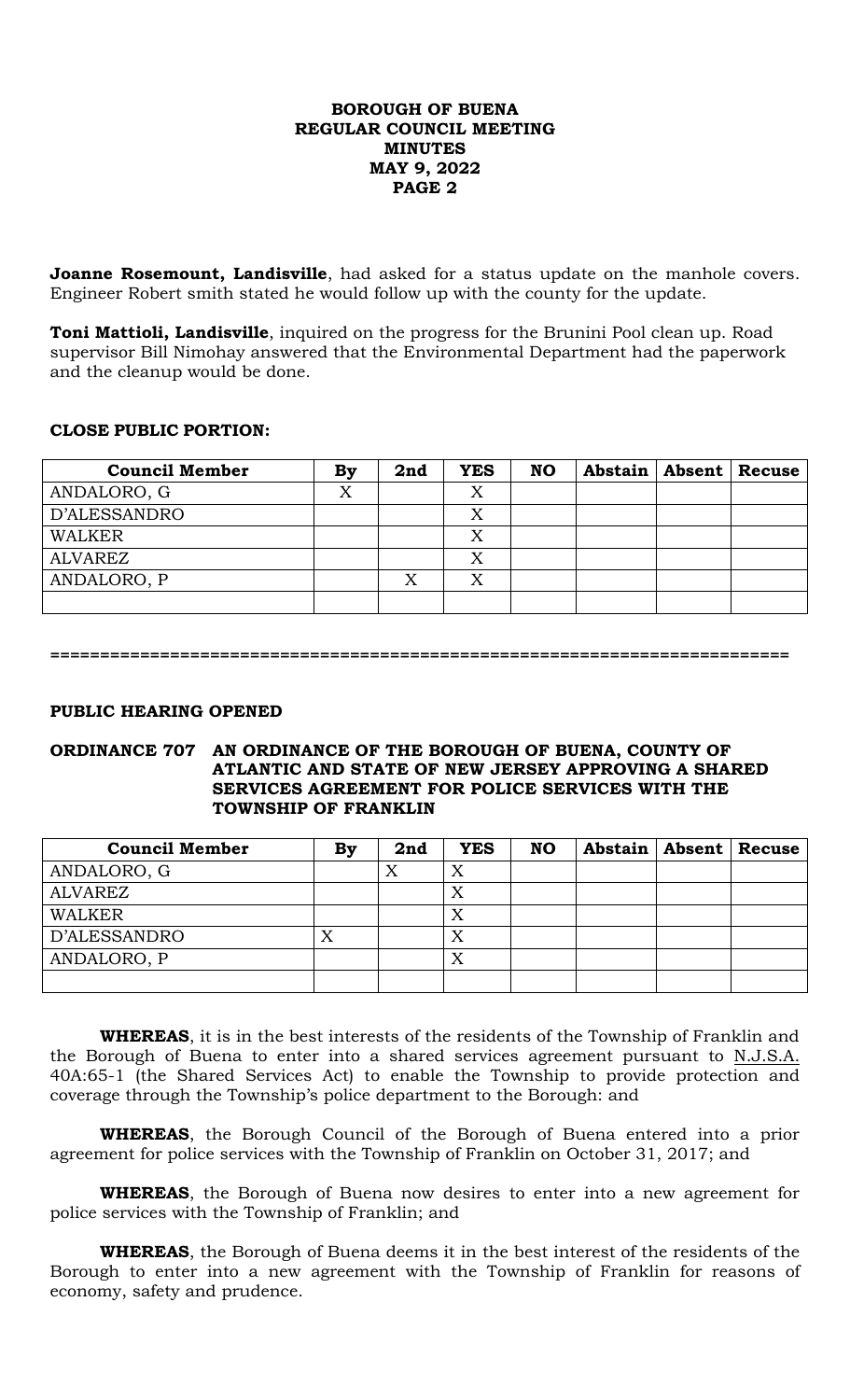**NOW**, **THEREFORE**, **BE IT ORDAINED** by Council of the Borough of Buena, County of Atlantic, State of New Jersey, as follows:

 **Section 1. Approval of Agreement.** The Borough of Buena hereby approves the terms and conditions of a Shared Services Agreement for police services between the Municipalities of the Township of Franklin and the Borough of Buena and such Agreement attached hereto and incorporated herein by reference as Exhibit A dated April ,2022. The Mayor and Acting Clerk of the Borough of Buena are hereby expressly authorized to execute the aforesaid Agreement on behalf of the Borough.

**Section 2. Jurisdiction.** The jurisdiction of the police services shall be coextensive with the municipal territory of the participating Municipalities.

 **Section 3. Severability.** If any section, paragraph, subsection, clause or provision of this Ordinance shall be adjudged by the Courts to be invalid, such adjudication shall apply only to the section, paragraph, subsection, clause or provision so adjudicated, and the remainder of the Ordinance shall be deemed valid and effective; and

**Section 4. Repealer.** Any ordinances or parts thereof in conflict with the provisions of this Ordinance are repealed to the extent of such conflict; and

**Section 5. Effect.** This Ordinance shall take effect following adoption and approval in the time and manner prescribed by law.

## **DISCUSSION: NONE**

| <b>Council Member</b> | By | 2nd | <b>YES</b> | <b>NO</b> | Abstain | Absent | Recuse |
|-----------------------|----|-----|------------|-----------|---------|--------|--------|
| ANDALORO, G           |    | X   | X          |           |         |        |        |
| <b>ALVAREZ</b>        |    |     |            |           |         |        |        |
| <b>WALKER</b>         |    |     | X          |           |         |        |        |
| D'ALESSANDRO          |    |     | Χ          |           |         |        |        |
| ANDALORO, P           |    |     | X          |           |         |        |        |
|                       |    |     |            |           |         |        |        |

## **PUBLIC HEARING CLOSED**

#### **ORDINANCE 707 ADOPTED:**

| <b>Council Member</b> | <b>By</b> | 2nd | <b>YES</b> | <b>NO</b> | Abstain | <b>Absent</b> | <b>Recuse</b> |
|-----------------------|-----------|-----|------------|-----------|---------|---------------|---------------|
| ANDALORO, G           |           |     | X          |           |         |               |               |
| <b>ALVAREZ</b>        |           |     | X          |           |         |               |               |
| <b>WALKER</b>         |           |     | X          |           |         |               |               |
| D'ALESSANDRO          | X         |     | X          |           |         |               |               |
| ANDALORO, P           |           | X   | X          |           |         |               |               |
|                       |           |     |            |           |         |               |               |

**==========================================================================**

#### **INTRODUCED AND PASSED ON FIRST READING:**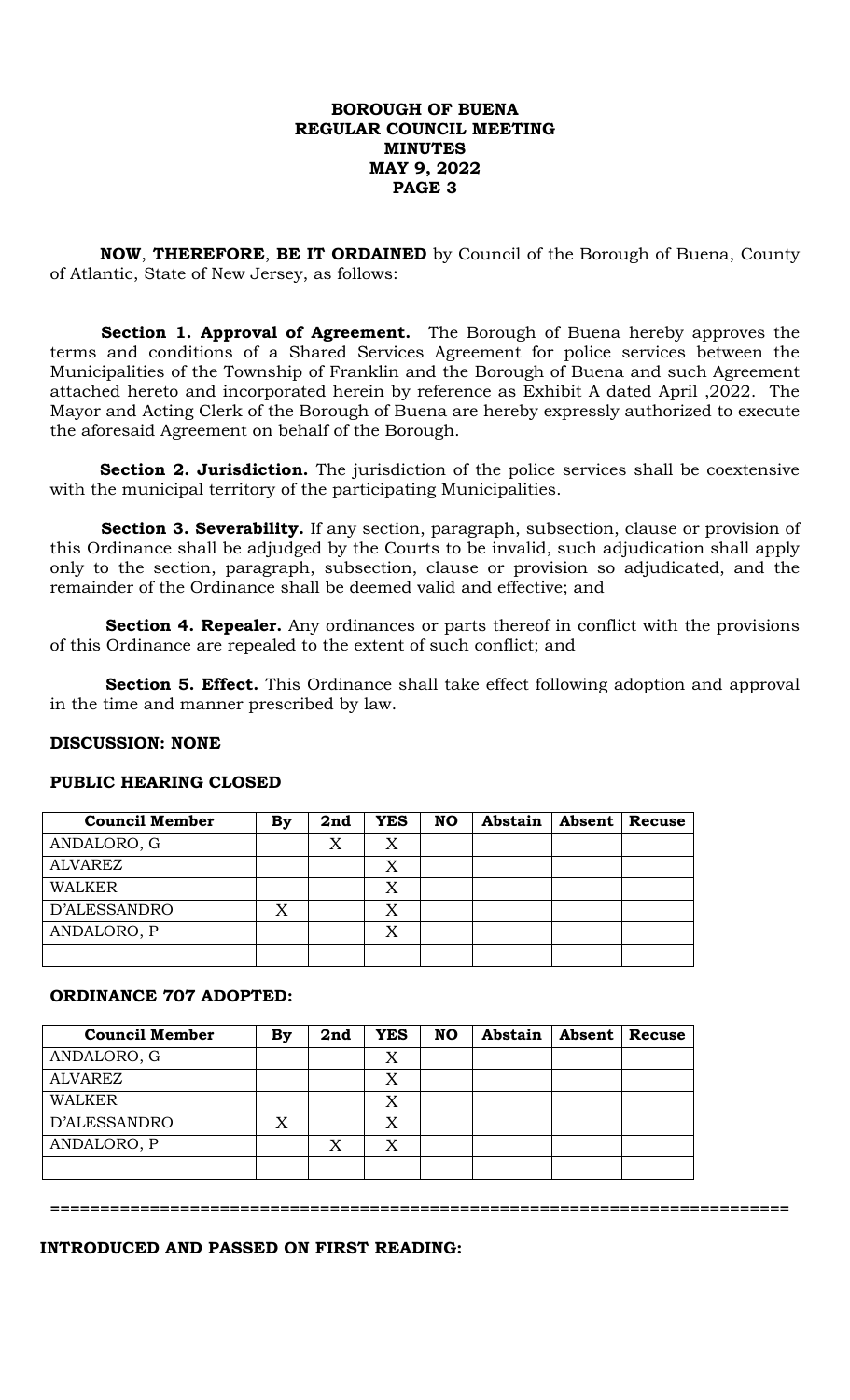## **ORDINANCE 708 ORDINANCE OF THE BOROUGH OF BUENA, COUNTY OF ATLANTIC, NEW JERSEY, APPROPRIATING CERTAIN UNEXPENDED PROCEEDS OF THE SALE OF PREVIOUSLY ISSUED BONDS AND NOTES TO FINANCE THE COST OF ADDITIONAL CAPITAL IMPROVEMENTS AND TAKING RELATED ACTIONS**

Councilman questioned the professional's review. Councilman Alvarez, Bond Council, Garcia and CFO had Mr. Garcia explain monies that were unexpended will be used for Municipal Improvements**.**

| <b>Council Member</b> | <b>By</b> | 2nd | <b>YES</b> | <b>NO</b> | Abstain | Absent | Recuse |
|-----------------------|-----------|-----|------------|-----------|---------|--------|--------|
| ANDALORO, G           |           | X   | Χ          |           |         |        |        |
| <b>ALVAREZ</b>        | X         |     |            |           |         |        |        |
| <b>WALKER</b>         |           |     | X          |           |         |        |        |
| D'ALESSANDRO          |           |     | X          |           |         |        |        |
| ANDALORO, P           |           |     |            |           |         |        |        |
|                       |           |     |            |           |         |        |        |

**WHEREAS**, the Borough of Buena, County of Atlantic, New Jersey (the "**Borough**") has, pursuant to the Local Bond Law, Chapter 2 of Title 40A of the New Jersey Statutes, as amended and supplemented ("**Local Bond Law**"), and Ordinance Nos. 482, 521, 610, 621, 645 and 646 (the aforesaid Ordinances are hereinafter referred to collectively as the "**Ordinances**"), all having been duly published as required by law, authorized, issued and sold general obligation bonds and bond anticipation notes (collectively, the "**Obligations**") to finance the costs of various municipal projects and improvements as are more fully described in the Ordinances (collectively, the "**Prior Projects**"); and

**WHEREAS**, payment of all of the costs of the Prior Projects under the Ordinances has been made or provided for and **\$128,086.09** of the proceeds of the Obligations for the Prior Projects are not necessary for such purposes and remain unexpended ("**Unexpended Proceeds**"); and

**WHEREAS**, Section 40A:2-39 of the Local Bond Law provides that, if, in the opinion of the Borough Council of the Borough ("**Council**"), it is in the best interest of the Borough, the Unexpended Proceeds may be appropriated to and used to finance the cost of any other purpose or purposes for which bonds may be issued; and

**WHEREAS**, Council has determined that it is in the best interest of the Borough to appropriate the Unexpended Proceeds towards the costs of the additional capital improvement and project for the Borough as hereinafter specified.

 **NOW, THEREFORE, THE BOROUGH COUNCIL OF THE BOROUGH OF BUENA, COUNTY OF ATLANTIC, NEW JERSEY** (not less than two-thirds of all members thereof affirmatively concurring), does hereby ordain as follows:

**Section 1. Capital Character of Additional Project; Authorization.** It is hereby determined that the Unexpended Proceeds shall be used to finance the cost of Municipal Building improvements (the "**Additional Project**"). The Additional Project constitutes a purpose for which bonds may be issued pursuant to the Local Bond Law, having a period of usefulness in excess of five (5) years, as required by Section 40A:2-21 of the Local Bond Law. The implementation of the Additional Project is hereby authorized to be made as a general improvement in and for the Borough.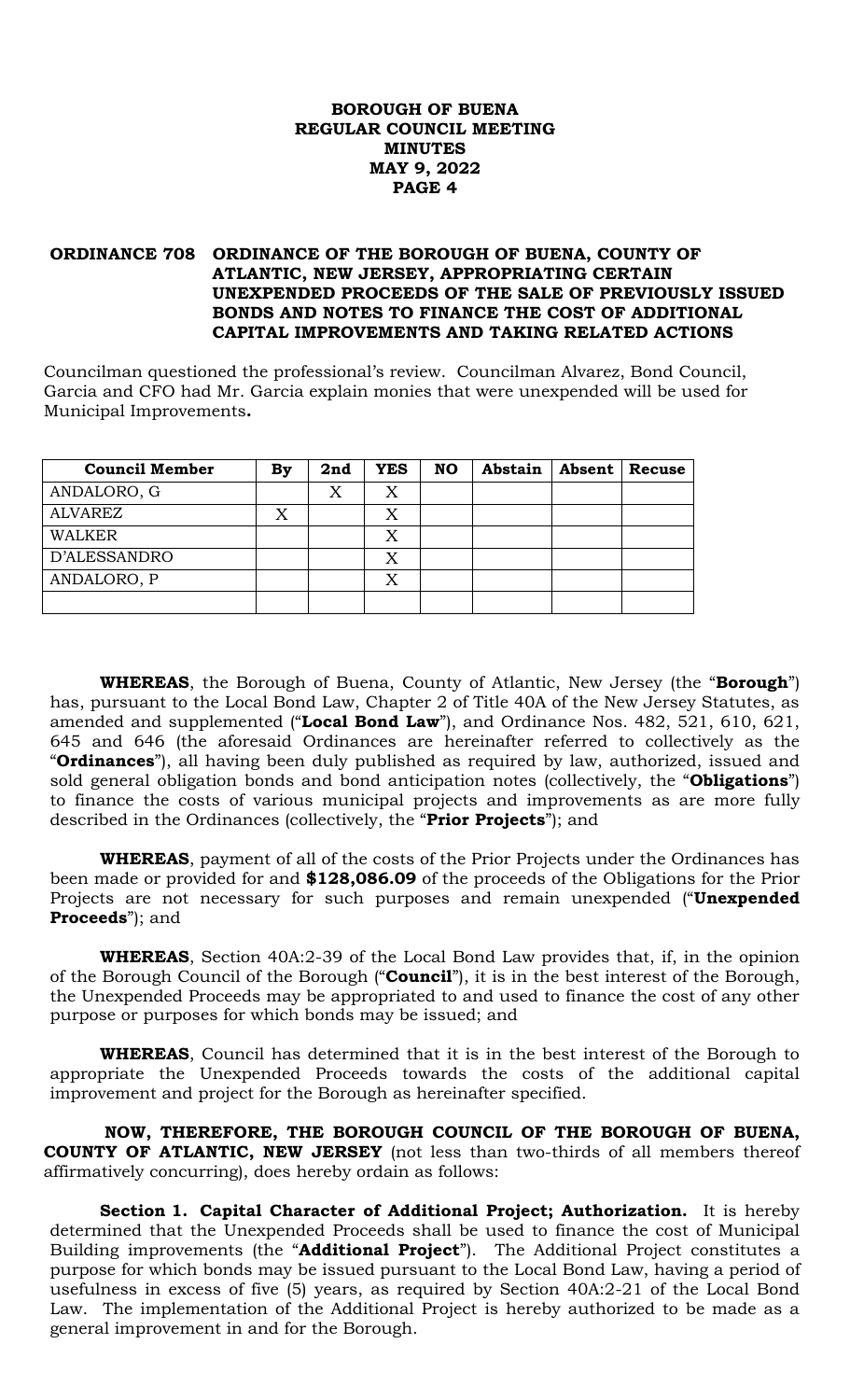**Section 2. Appropriation of Unexpended Proceeds**. It is hereby determined that, in the opinion of Council, it is in the best interest of the Borough to appropriate the Unexpended Proceeds in the amount of **\$128,086.09** under this Ordinance to finance the costs associated with the Additional Project, and accordingly, said sum is hereby appropriated.

**Section 3. Capital Budget Amendment.** The capital budget is hereby amended to conform with the provisions of this Ordinance to the extent of any inconsistency therewith and the resolutions promulgated by the Local Finance Board showing full detail of the amended capital budget and capital improvement program as approved by the Director, Division of Local Government Services, are on file with the Borough Clerk and are available for public inspection.

**Section 4. No Additional Indebtedness Authorized.** This Ordinance does **NOT** authorize any additional indebtedness, but merely appropriates proceeds of the Obligations in excess of the amount required to complete the improvements for the financing of which such obligations were originally issued.

**Section 5. Repeal of Inconsistent Legislation.** All ordinances and resolutions or parts thereof to the extent inconsistent herewith are hereby repealed or rescinded.

**Section 6. Effective Date.** This Ordinance shall take effect immediately upon final adoption and publication as required by law.

**==========================================================================**

#### **RESOLUTION 56-22 RESOLUTION BETWEEN THE BOROUGH OF BUENA AND THE BOROUGH OF BUENA MUNICIPAL UTILITIES AUTHORITY \$1,500,000 PROJECT FINANCING**

| <b>Council Member</b> | By | 2nd | <b>Yes</b> | No |  | Abstain   Absent   Recuse |
|-----------------------|----|-----|------------|----|--|---------------------------|
| ANDALORO, G           | X  |     | Χ          |    |  |                           |
| ALVAREZ               |    |     | Χ          |    |  |                           |
| <b>WALKER</b>         |    |     | Χ          |    |  |                           |
| D'ALESSANDRO          |    | Χ   | Χ          |    |  |                           |
| ANDALORO, P           |    |     | Χ          |    |  |                           |
|                       |    |     |            |    |  |                           |

**WHEREAS,** the Borough of Buena, a municipal corporation of the State of New Jersey (the "Borough") and the Borough of Buena Municipal Utilities Authority (the "Authority") heretofore entered into a Service Agreement dated as of March 8, 1989 (the "1989 Service Agreement") providing, among other things, for the payment of Annual Charges (as defined therein) relating to the Authority's System (as defined therein);

**WHEREAS,** the definition of "Bond" in the 1989 Service Agreement includes any bond, note or other evidence of indebtedness issued by the Authority to finance any enlargement, alteration, improvement, renewal or replacement of the Authority's System with respect to which the Borough consents by resolution to be a Bond entitled to the benefits of the 1989 Service Agreement;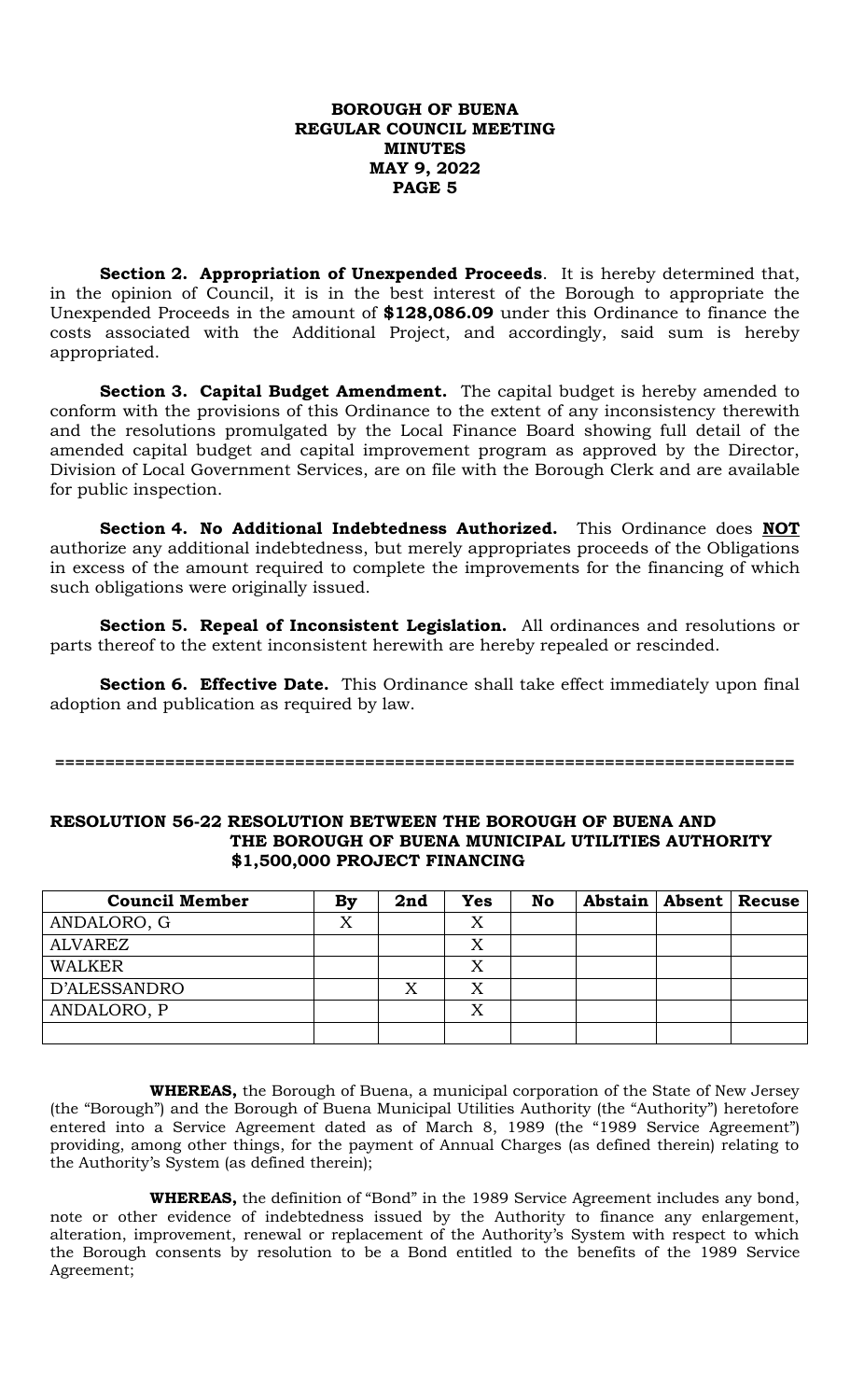**WHEREAS,** the Authority has determined to undertake improvements to the Authority's System as set forth in **Appendix A** hereto, the aggregate estimated cost of which is \$1,500,000 (the "Project") pursuant to Resolution R-56-2022 of the Authority adopted on April 13, 2022, a copy of which is set forth in **Appendix B** hereto; and

**WHEREAS,** the Authority has determined to finance the Project through the issuance of bonds and/or project notes to the New Jersey Infrastructure Bank (the "I-Bank") and the State of New Jersey (the "State") in order to finance the Project at the lowest possible cost to the Authority.

**NOW THEREFORE, BE IT RESOLVED** by the Borough Council of the Borough of Buena as follows:

Section 1.Resolution R 55-19 adopted by the Borough on March 25, 2019 is hereby amended and restated to read as follows:

"Section 1. The Borough consents to the inclusion of not exceeding \$1,500,000 bonds or notes of the Authority to finance the Project as Bonds under the 1989 Service Agreement to be issued to the I-Bank and the State.

Section 2. This resolution shall take effect immediately."

Section 2. This resolution shall take effect immediately.

**==========================================================================**

#### **RESOLUTION 57-22 A RESOLUTION TO ENDORSE THE SUBMISSION BY THE BOROUGH OF BUENA OF THE 2021 MUNICIPAL RECYCLING TONNAGE GRANT APPLICATION TO THE NEW JERSEY DEPARTMENT OF ENVIRONMENTAL PROTECTION, OFFICE OF RECYCLING AND TO DESIGNATE WILLIAM NIMOHAY TO ENSURE THAT THE SAID APPLICATION IS PROPERLY FILED.**

| <b>Council Member</b> | Bv     | 2nd | <b>Yes</b> | <b>No</b> |  | Abstain   Absent   Recuse |
|-----------------------|--------|-----|------------|-----------|--|---------------------------|
| ANDALORO, G           |        |     | Х          |           |  |                           |
| <b>ALVAREZ</b>        |        |     | X          |           |  |                           |
| <b>WALKER</b>         |        |     | Χ          |           |  |                           |
| D'ALESSANDRO          |        | X   |            |           |  |                           |
| ANDALORO, P           | v<br>△ |     | X          |           |  |                           |
|                       |        |     |            |           |  |                           |

**WHEREAS**, the Mandatory Source Separation and Recycling Act, P.L. 1987, c.102, has established a recycling fund from which tonnage grants may be made to municipalities in order to encourage local source separation and recycling programs; and

**WHEREAS**, it is the intent and spirit of Mandatory Source Separation and Recycling Act to use the tonnage grants to develop new municipal recycling programs and to continue and expand existing programs; and

**WHEREAS**, the New Jersey Department of Environmental Protection has promulgating recycling regulations to implement the Mandatory Recycling Act; and

**WHEREAS**, the recycling regulations impose on municipalities certain requirements as a condition for applying for tonnage grants including, but not limited to, making and keeping accurate verifiable records of materials collected and claimed by the municipality; and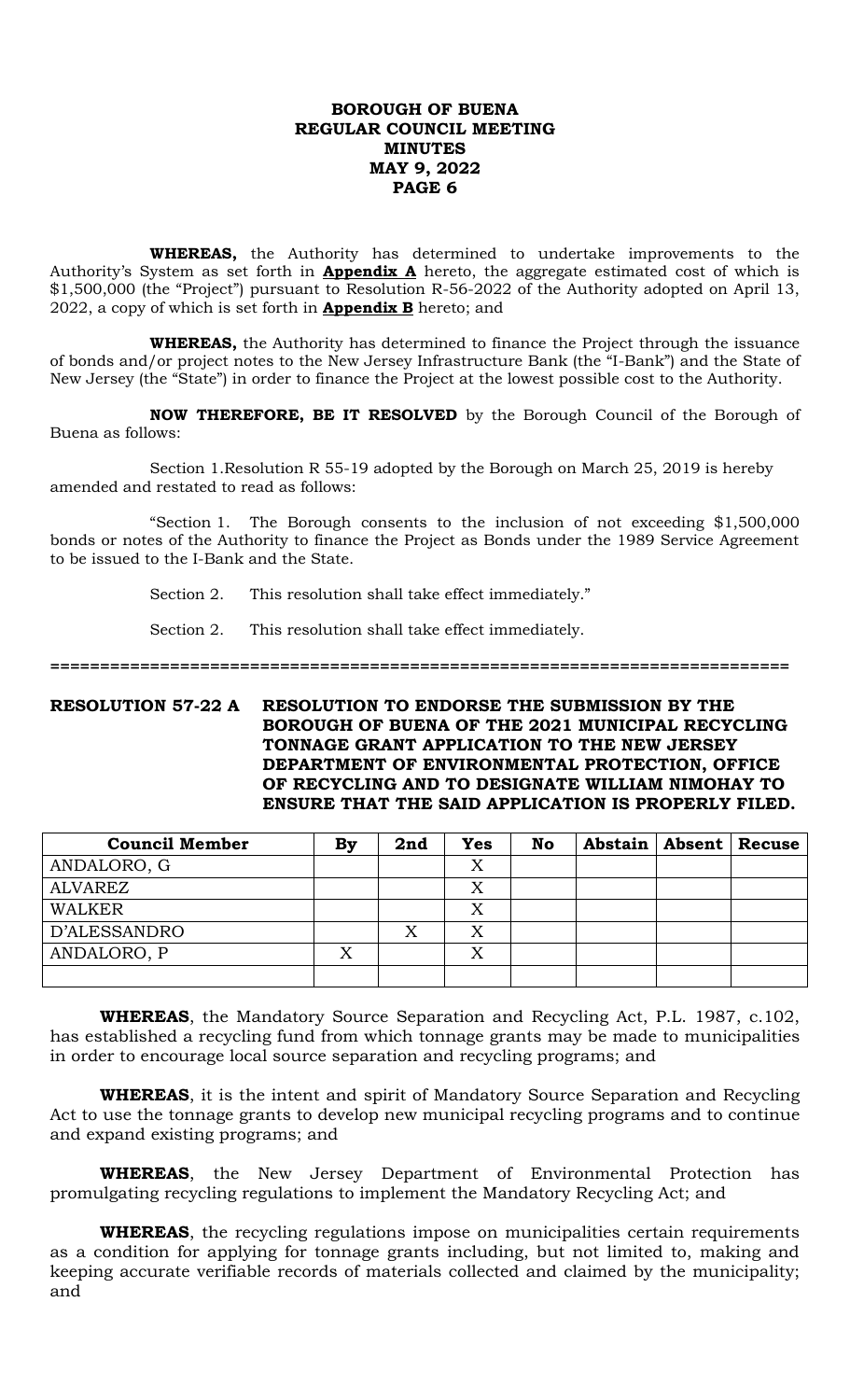**WHEREAS**, a resolution authorizing this municipality to apply for such tonnage grants will memorialize the commitment of this municipality to recycling and indicate the assent of the Council of the Borough of Buena to the efforts undertaken by the municipality and the requirements contained in the Recycling Act and recycling regulations; and

**WHEREAS**, such a resolution should designate the individual authorized to ensure that the application is properly completed and timely filed.

**NOW, THEREFORE, BE IT RESOLVED** by the Council of the Borough of Buena that the Borough of Buena hereby endorses the submission of a 2021 Municipal Recycling Tonnage Grant Application to the New Jersey Department of Environmental Protection, Office and Recycling and designates William Nimohay to ensure that the said application is properly filed.

**BE IT FURTHER RESOLVED** that the monies received from the recycling tonnage grant be deposited in a dedicated recycling trust fund to be used solely for the purposes of recycling.

#### **==========================================================================**

# **RESOLUTION 58-22 A RESOLUTION APPOINTING PAMELA JOHNSTON AS LOCAL REGISTRAR FOR THE BOROUGH OF BUENA RETROACTIVE TO JANUARY 18, 2022**

| <b>Council Member</b> | By | 2nd | <b>Yes</b> | No |  | Abstain   Absent   Recuse |
|-----------------------|----|-----|------------|----|--|---------------------------|
| ANDALORO, G           |    |     | Χ          |    |  |                           |
| <b>ALVAREZ</b>        |    |     | X          |    |  |                           |
| <b>WALKER</b>         |    |     | Χ          |    |  |                           |
| D'ALESSANDRO          |    | Х   | Χ          |    |  |                           |
| ANDALORO, P           |    |     | X          |    |  |                           |
|                       |    |     |            |    |  |                           |

**WHEREAS**, Pamela Johnston has completed the required initial CMR training and successfully passed the exam, and;

**NOW, THEREFORE, BE IT RESOLVED** by the Council of the Borough of Buena that Pamela Johnston shall be appointed as Local Registrar, Retroactive January 18, 2022 at no additional compensation, and;

**BE IT FURTHER RESOLVED** that a copy of this Resolution shall be forwarded to the State Registrar.

**==========================================================================**

**ADOPTED** at a meeting of the Borough Council of Buena Borough, County of Atlantic, State of New Jersey held on May 9, 2022.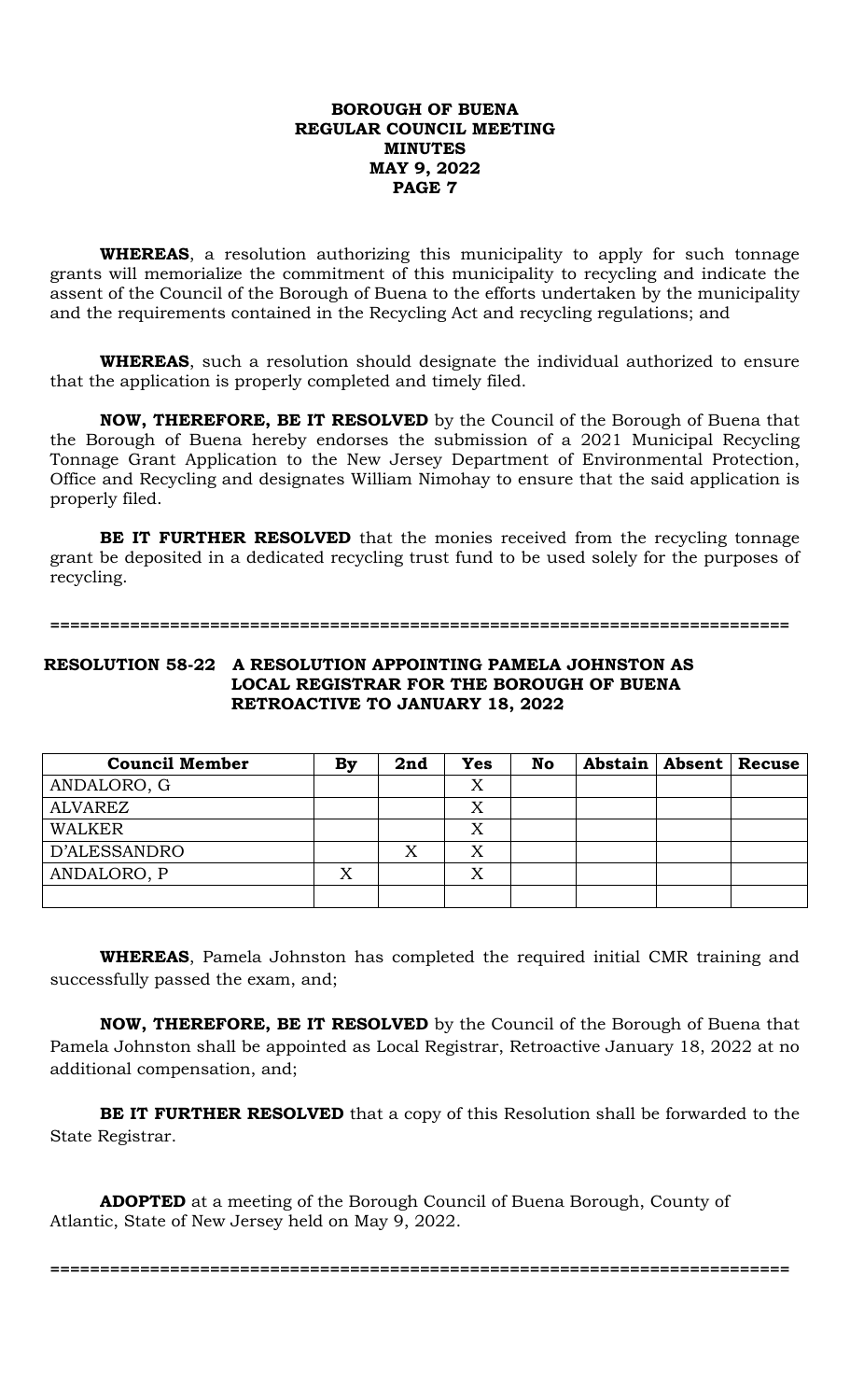# **RESOLUTION 59-22 A RESOLUTION APPOINTING JOYCE THURLOW TO THE POSITION OF FULL-TIME CLERK 1 TO ASSIST IN THE TAX COLLECTORS' OFFICE, THE OFFICES OF THE BOROUGH HALL, AND IN THE STREETS & ROADS DEPARTMENT, RETROACTIVE APRIL 27, 2022.**

| <b>Council Member</b> | By | 2nd | <b>Yes</b> | <b>No</b> |  | Abstain   Absent   Recuse |
|-----------------------|----|-----|------------|-----------|--|---------------------------|
| ANDALORO, G           |    |     | Χ          |           |  |                           |
| ALVAREZ               |    | Х   | Х          |           |  |                           |
| <b>WALKER</b>         |    |     | X          |           |  |                           |
| D'ALESSANDRO          |    |     | X          |           |  |                           |
| ANDALORO, P           |    |     | X          |           |  |                           |
|                       |    |     |            |           |  |                           |

**WHEREAS,** there presently exists vacant positions in the Borough of Buena for a Clerk 1 in the Tax Collectors Office, The Offices of the Borough Hall, and the Streets and Roads Department, creating a full-time position, and;

**WHEREAS**, Joyce Thurlow has been recommended to fill positions in these offices, and;

**WHEREAS,** Joyce Thurlow is qualified to serve in the capacity of Full-Time Clerk 1, and;

**WHEREAS,** Joyce Thurlow will work the following schedule:

- Monday, Wednesday & Friday 8:30 am 4:00 pm Borough Hall
- Tuesday & Thursday 7:30 am 3:00 pm 7:30 am – 9:30 am Streets & Roads 9:30 am – 3:00 pm Borough Hall

**NOW THEREFORE BE IT RESOLVED** by the Council of the Borough of Buena that Joyce Thurlow is hereby appointed to the position of Full-Time Clerk 1, retroactive to April 27, 2022 for thirty-two- and one-half hours (32 ½) per week at the rate of \$17.00 per hour.

**==========================================================================**

**ADOPTED** at a meeting of the Borough Council of Buena Borough, County of Atlantic, State of New Jersey held on May 9, 2022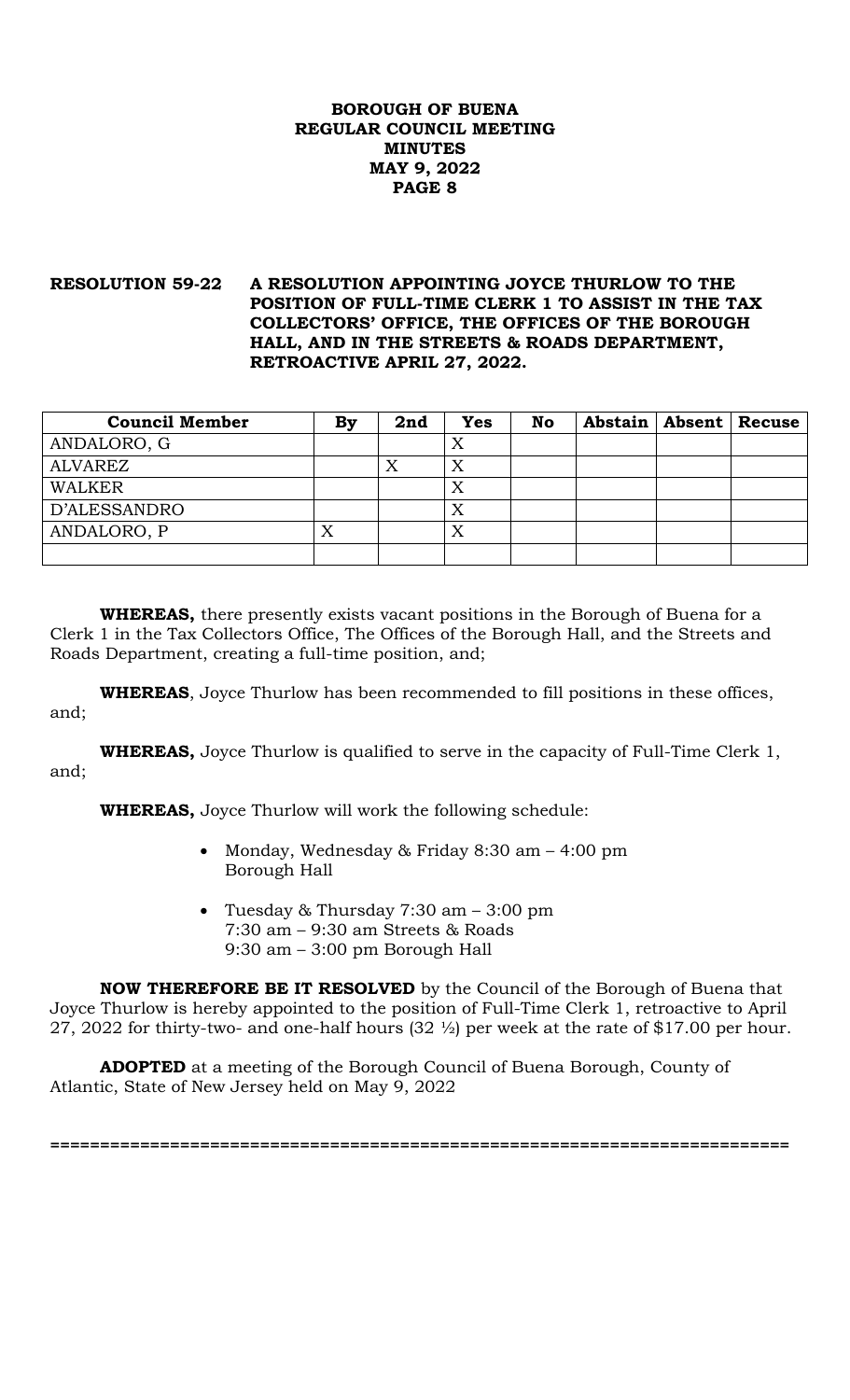# **RESOLUTION 60-22 A RESOLUTION AUTHORIZING THE CFO TO DONATE \$1,000.00 FROM THE RECREATION COMMITTEE TO THE SPECIAL EVENTS COMMITTEE FOR VETERANS PICNIC TO BE HELD JUNE 18, 2022**

| <b>Council Member</b> | By | 2 <sup>nd</sup> | <b>Yes</b> | No |  | Abstain   Absent   Recuse |
|-----------------------|----|-----------------|------------|----|--|---------------------------|
| ANDALORO, G           |    | Χ               | Χ          |    |  |                           |
| <b>ALVAREZ</b>        | Х  |                 |            |    |  |                           |
| WALKER                |    |                 | Χ          |    |  |                           |
| D'ALESSANDRO          |    |                 | X          |    |  |                           |
| ANDALORO, P           |    |                 | Χ          |    |  |                           |
|                       |    |                 |            |    |  |                           |

**WHEREAS**, the Recreation Committee has authorized a donation of \$1,000.00 to be made to the Special Events Committee for their Veterans Picnic on June 18, 2022; and

**NOW THEREFORE BE IT RESOLVED** by Mayor and Council of Buena Borough that the Chief Financial Officer is hereby authorized to release a check in the amount of \$1,000.00 from the Recreation account to the Special Events account.

**ADOPTED** at a meeting of the Borough Council of Buena Borough, County of Atlantic, State of New Jersey held on May 9, 2022 **=====================================================================**

# **NEED MOTION TO OPEN THE PUBLIC HEARING ON:**

## **2022 MUNICIPAL BUDGET**

| <b>Council Member</b> | By | 2 <sup>nd</sup> | <b>Yes</b> | <b>No</b> | Abstain   Absent   Recuse |  |
|-----------------------|----|-----------------|------------|-----------|---------------------------|--|
| ANDALORO, G           |    | X               |            |           |                           |  |
| <b>ALVAREZ</b>        |    |                 |            |           |                           |  |
| WALKER                |    |                 |            |           |                           |  |
| D'ALESSANDRO          |    |                 |            |           |                           |  |
| ANDALORO, P           |    |                 | X          |           |                           |  |
|                       |    |                 |            |           |                           |  |

**DISCUSSION**: Mike Garcia reviewed the budget had been introduced 6 weeks prior opened for discussion. There are some increases as well as decreases. There were questions from the public that Mr. Garcia addressed.

## **NEED MOTION TO CLOSE THE PUBLIC HEARING:**

| <b>Council Member</b> | Bv | 2nd | <b>Yes</b> | No |  | Abstain   Absent   Recuse |
|-----------------------|----|-----|------------|----|--|---------------------------|
| ANDALORO, G           |    |     | X          |    |  |                           |
| <b>ALVAREZ</b>        |    |     |            |    |  |                           |
| <b>WALKER</b>         |    |     | Χ          |    |  |                           |
| D'ALESSANDRO          |    |     |            |    |  |                           |
| ANDALORO, P           |    |     | Χ          |    |  |                           |
|                       |    |     |            |    |  |                           |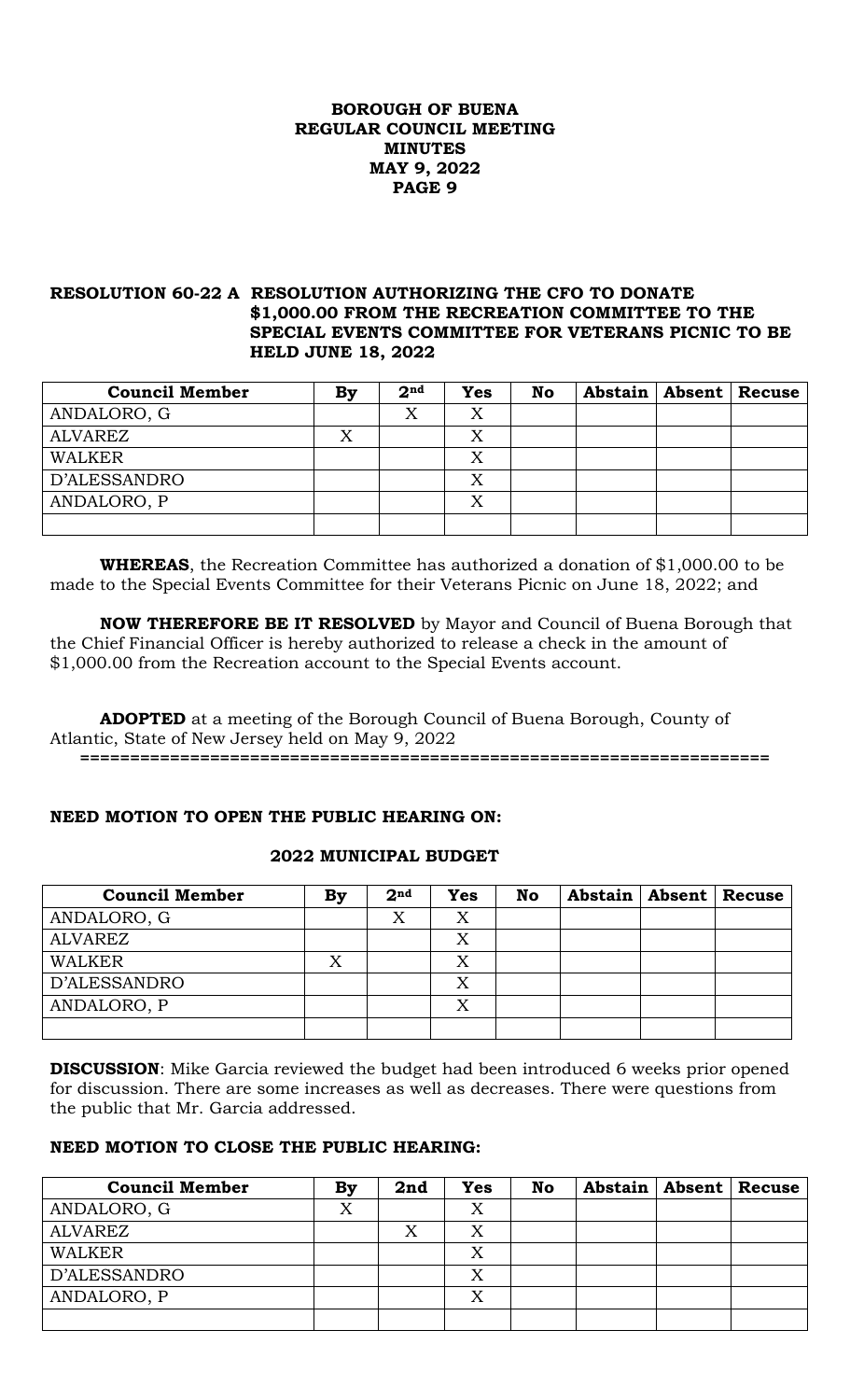# **RESOLUTION 61-22 A RESOLUTION TO ADOPT 2022 MUNICIPAL BUDGET**

| <b>Council Member</b> | By | 2nd | Yes | <b>No</b> | Abstain   Absent   Recuse |  |
|-----------------------|----|-----|-----|-----------|---------------------------|--|
| ANDALORO, G           |    | Χ   | Χ   |           |                           |  |
| ALVAREZ               |    |     | X   |           |                           |  |
| <b>WALKER</b>         |    |     | Χ   |           |                           |  |
| D'ALESSANDRO          |    |     | X   |           |                           |  |
| ANDALORO, P           | Х  |     |     | Χ         |                           |  |
|                       |    |     |     |           |                           |  |

**================================================================================**

# **RESOLUTION 61A-22 SELF-EXAMINATION OF BUDGET**

| <b>Council Member</b> | By | 2nd | Yes | <b>No</b> | <b>Abstain</b> | Absent | <b>Recuse</b> |
|-----------------------|----|-----|-----|-----------|----------------|--------|---------------|
| ANDALORO, G           |    | △   | X   |           |                |        |               |
| ALVAREZ               |    |     | X   |           |                |        |               |
| WALKER                |    |     | X   |           |                |        |               |
| D'ALESSANDRO          |    |     | X   |           |                |        |               |
| ANDALORO, P           | ∡  |     |     |           |                |        |               |
|                       |    |     |     |           |                |        |               |

**WHEREAS,** N.J.S.A. 40A:4-78b has authorized the Local Finance Board to adopt rules that permit municipalities in sound fiscal condition to assume the responsibility, normally granted to the Director of the Division of Local Government Services, of conducting the annual budget examination; and

**WHEREAS,** N.J.A.C. 5:30-7 was adopted by the Local Finance Board on February 11, 1997; and

**WHEREAS,** pursuant to N.J.A.C. 5:30-7.2 through 7.5, the Borough of Buena has been declared eligible to participate in the program by the Division of Local government Services, and the Chief Financial Officer has determined that the local government meets the necessary conditions to participate in the program for the 2021 budget year.

**NOW THEREFORE BE IT RESOLVED** by the governing body of the Borough of Buena that in accordance with N.J.A.C. 5:30-7.6a & 7.6b and based upon the Chief Financial Officer's certification, the governing body has found the budget has met the following requirements:

- 1. That with reference to the following items, the amounts have been calculated pursuant to law ad appropriated as such in the budget:
	- a. Payment of interest and debt redemption charges
	- b. Deferred charges and statutory expenditures
	- c. Cash deficit of preceding year
	- d. Reserve for uncollected taxes
	- e. Other reserves and non-disbursement items
	- f. Any inclusions of amounts required for school purposes.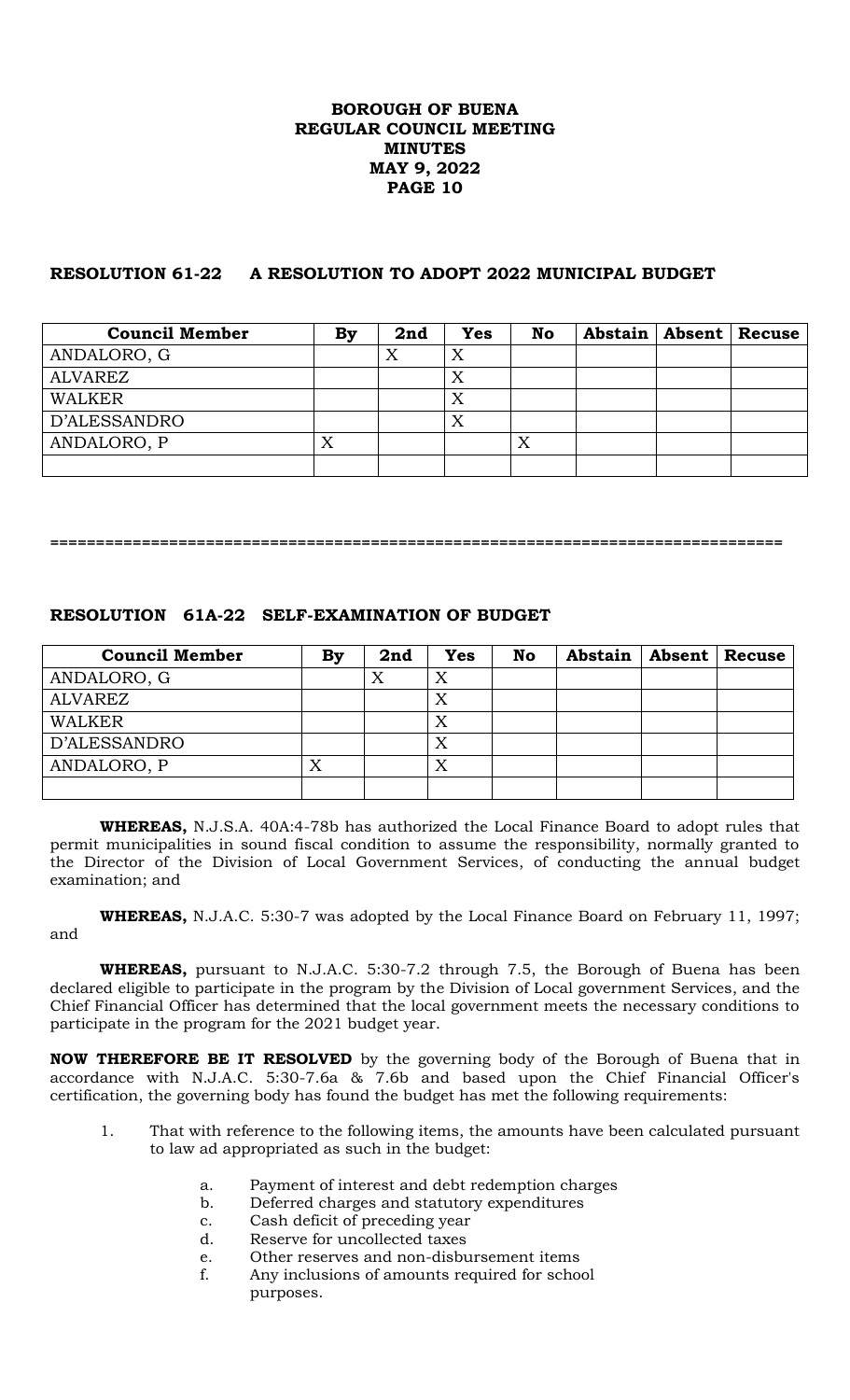- 2. That the provisions relating to limitation on increases of appropriations pursuant to N.J.S.A. 40A:4-45.2 and appropriations for exceptions to limits on appropriations found at N.J.S.A. 40A:4-45.3 et seq., are fully met (complies with CAP law).
- 3. That the budget is in such form, arrangement, and content as required by the Local Budget Law and N.J.A.C. 5:30-4 and 5:30-5.
- 4. That pursuant to the Local Budget Law:
	- a. All estimates of revenue are reasonable, accurate and correctly stated,
	- b. Items of appropriation are properly set forth
	- c. In itemization, form, arrangement and content, the budget will permit the exercise of the comptroller function within the municipality.
- 5. The budget and associated amendments have been introduced and publicly advertised in accordance with the relevant provisions of the Local Budget Law, except that failure to meet the deadlines of N.J.S.A. 40A:4-5 shall not prevent such certification.
- 6. That all other applicable statutory requirements have been fulfilled.

**BE IT FURTHER RESOLVED** that a copy of this resolution will be forwarded to the Director of the Division of Local Government Services upon adoption.

**ADOPTED** at a meeting of the Borough Council of Buena Borough, County of Atlantic, State of New Jersey held on May 9, 2022

#### **===================================================================**

## **RESOLUTION 62-22 APPROVAL TO SUBMIT A GRANT APPLICATION AND, IF AWARDED, EXECUTE A GRANT CONTRACT WITH THE UNITED STATES DEPARTMENT OF AGRICULTURE (USDA) FOR THE BUENA INNOVATION CENTER PROJECT.**

A question was asked of the CFO concerning the grant amount. It was stated that here wasn't an obligation to participate if the matching portion of the grant was too great.

| <b>Council Member</b> | By | 2nd | <b>Yes</b> | ັ້<br><b>No</b> | Abstain | Absent | <b>Recuse</b> |
|-----------------------|----|-----|------------|-----------------|---------|--------|---------------|
| ANDALORO, G           |    |     |            |                 |         |        |               |
| <b>ALVAREZ</b>        |    |     |            |                 |         |        |               |
| <b>WALKER</b>         |    |     |            |                 |         |        |               |
| D'ALESSANDRO          |    |     |            |                 |         |        |               |
| ANDALORO, P           |    |     |            |                 |         |        |               |
|                       |    |     |            |                 |         |        |               |

**WHEREAS,** The USDA has published a Notice of Funding Opportunity (NOFO) for the Rural Innovation Stronger Economy (RISE) grant program. The RISE program provides funding to create and augment high-wage jobs, accelerate the formation of new businesses, support industry clusters and maximize the use of local productive assets in eligible lowincome rural areas. Buena seeks to submit a grant application to support an innovation center that will focus on the value-added sustainable agriculture sector with a sub-focus on new and emerging technologies.

**NOW, THEREFORE, BE IT RESOLVED,** that Council of Buena Borough formally approves the submission of a grant application for the above stated project for an amount not to exceed \$2,000,000.

**BE IT FURTHER RESOLVED,** that the Council of the Borough of Buena understand that the RISE grant program requires a 20% matching contribution, which can be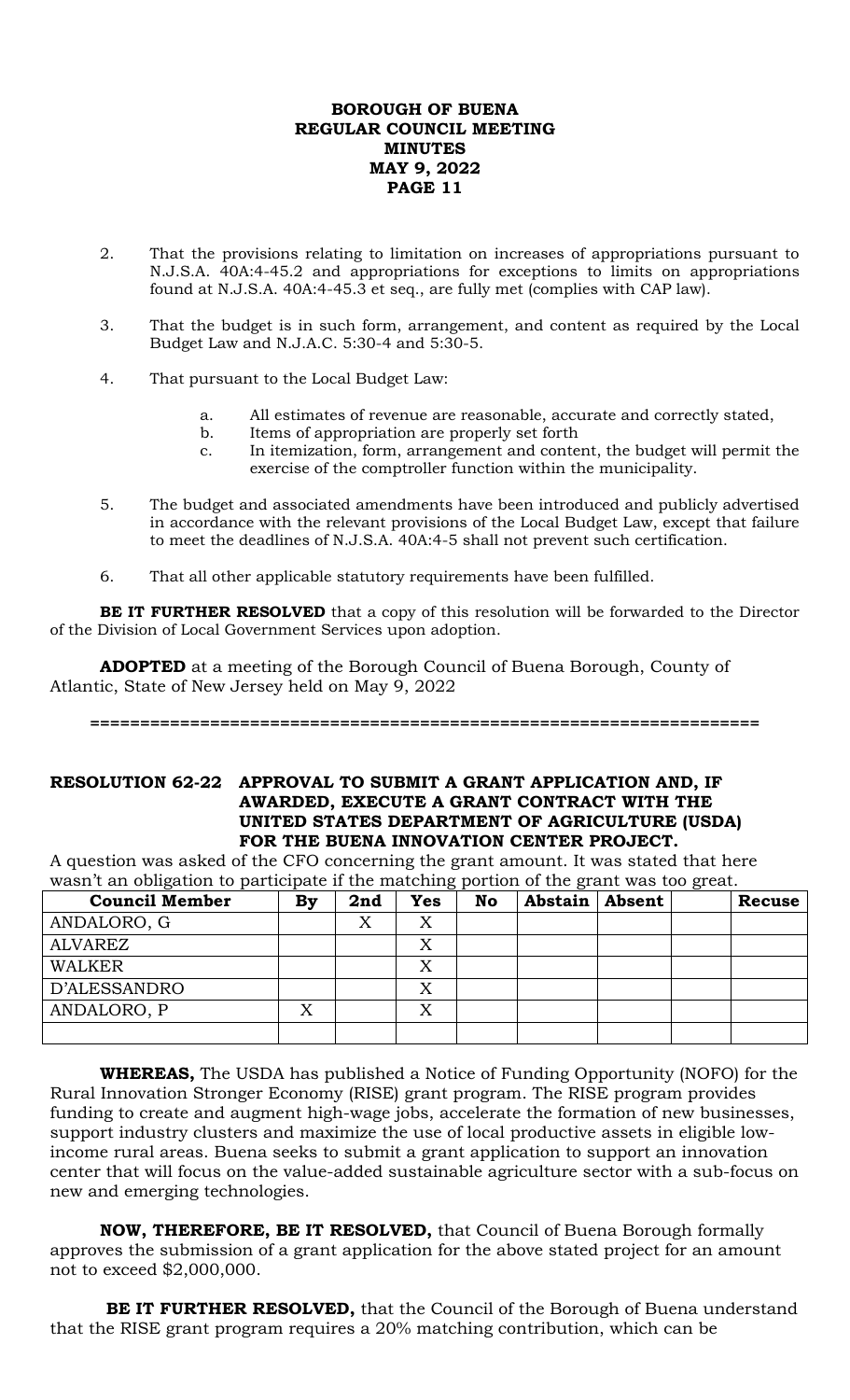comprised of cash and/or in-kind services.

**BE IT FURTHER RESOLVED,** that Borough Staff are hereby authorized to submit an electronic grant application via grants.gov to the USDA on behalf of the Borough of Buena.

**BE IT FURTHER RESOLVED,** that the Mayor and Clerk are hereby authorized to sign the grant agreement on behalf of the Borough of Buena and that their signature constitutes acceptance of the terms and conditions of the grant agreement and approves the execution of the grant agreement.

**ADOPTED** at a meeting of the Borough Council of Buena Borough, County of Atlantic, State of New Jersey held on May 9, 2022

#### **=====================================================================**

## **RESOLUTION 63-22 BOROUGH OF BUENA, COUNTY OF ATLANTIC GOVERNOR'S COUNCIL ON ALCOHOLISM AND DRUG ABUSE**

| <b>Council Member</b> | By | 2nd | <b>Yes</b> | <b>No</b> | Abstain   Absent | Recuse |
|-----------------------|----|-----|------------|-----------|------------------|--------|
| ANDALORO, G           |    | Χ   | Х          |           |                  |        |
| <b>ALVAREZ</b>        |    |     | Χ          |           |                  |        |
| <b>WALKER</b>         |    |     | Χ          |           |                  |        |
| D'ALESSANDRO          |    |     | Χ          |           |                  |        |
| ANDALORO, P           |    |     |            |           |                  |        |
|                       |    |     |            |           |                  |        |

#### **FORM 1B – DMHAS Youth Leadership Grant**

**WHEREAS,** the Governor's Council on Alcoholism and Drug Abuse (GCADA) established the Municipal Alliances for the Prevention of Alcoholism and Drug Abuse in 1989 to educate and engage residents, local government and law enforcement officials, schools, nonprofit organizations, the faith community, parents, youth and other allies in efforts to prevent alcoholism and drug abuse in communities throughout New Jersey. In coordination with GCADA, the New Jersey Department of Human Services/Division on Mental Health and Addiction Services (DMHAS) has awarded a Youth Leadership Grant to the GCADA Municipal Alliance Program.

**WHEREAS,** The Borough Council of the Borough of Buena of, County of Atlantic, State of New Jersey recognizes that the abuse of alcohol and drugs is a serious problem in our society amongst persons of all ages; and therefore, has an established Municipal Alliance Committee; and,

**WHEREAS,** the Borough Council further recognizes that it is incumbent upon not only public officials but upon the entire community to take action to prevent such abuses in our community; and,

**WHEREAS,** the Borough Council has applied for DMHAS Youth Leadership funding through the Governor's Council on Alcoholism and Drug Abuse through the County of Atlantic;

**NOW, THEREFORE, BE IT RESOLVED** by the Borough Council of the Borough of Buena of, County of Atlantic, State of New Jersey hereby recognizes the following:

1. The Borough Council does hereby authorize submission of an application for DMHAS Grant funding for the BVT/Buena Borough/Weymouth Twp. Municipal Alliance for Year One Grant Term  $7/1/22 - 3/14/23$  in the amount of: DMHAS Grant Funding \$ 3124.38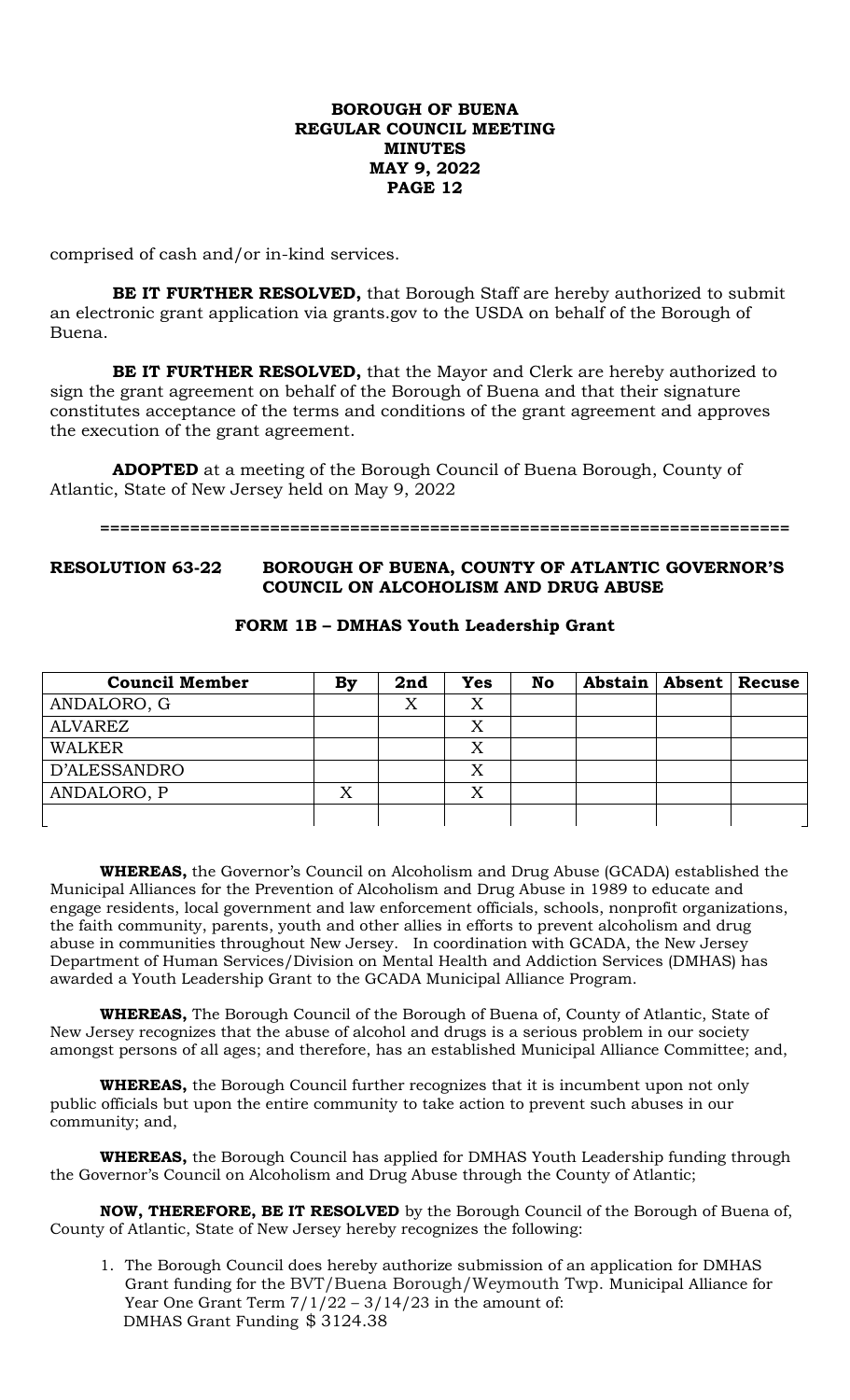2. The Borough Council acknowledges the terms and conditions for administering the Municipal Alliance grant, including the administrative compliance and audit requirements.

# **ENGINEERS' Report**

## **FY2021 NJDOT Municipal Aid Project – Reconstruction of South Boulevard**

Design of the project is essentially complete. South Jersey Gas has completed their gas main replacement project. Our office will submit the plans and specs to the NJDOT for authorization to advertise for bids.

#### **FY2022 NJDOT Municipal Aid Project – E. Summer Road and E. Flower Street**

The Borough received \$285,000 for E. Summer Road and E. Flower Street. Our office submitted a proposal for survey and engineering work. We are awaiting authorization.

#### **Expansion of the Commerce Center Redevelopment Area**

The public hearing has not been scheduled yet.

#### **FY2023 NJDOT Municipal Aid Application**

Applications are due July 1, 2022. Our office will be submitting a proposal for preparation of the application.

**Solicitor's Report:** Solicitor Costigan reported that on April 25, 2022 the property at Central Ave and the Boulevard, Block 145 Lots 8.01 and Block 145 Lot 1 property was evaluated for a sale of the Borough owned property. Costigan stated to council would decide whether to proceed with the sales possibly totaling \$103,000. A discussion ensued with council members and Solicitor concerning the sale and a donation of a parcel to The American Legion of a portion of the property.

#### **COMMITTEE REPORTS:**

*ECONOMIC DEVELOPMENT................................ .CHAIRWOMAN, GINA ANDALORO* Councilwoman Andaloro reported that a meeting was held with the Aubrey Group for discussing the available grants.

*ROADS/RECYCLING................................................... CHAIRMAN, MATTHEW WALKER,* Councilman Walker read Road Supervisor Nimohay's report :

Boro Hall

1. painting quotes have been received and the lowest price was from Aulffo Painting at \$7,800.00

2. painting was started and completed

3. received price for finishing floors in Boro Hall, \$800.00,

the floors are presently being finished and floors should be completed by Wednesday

4. received quotes for the replacement of the circulators for the heating system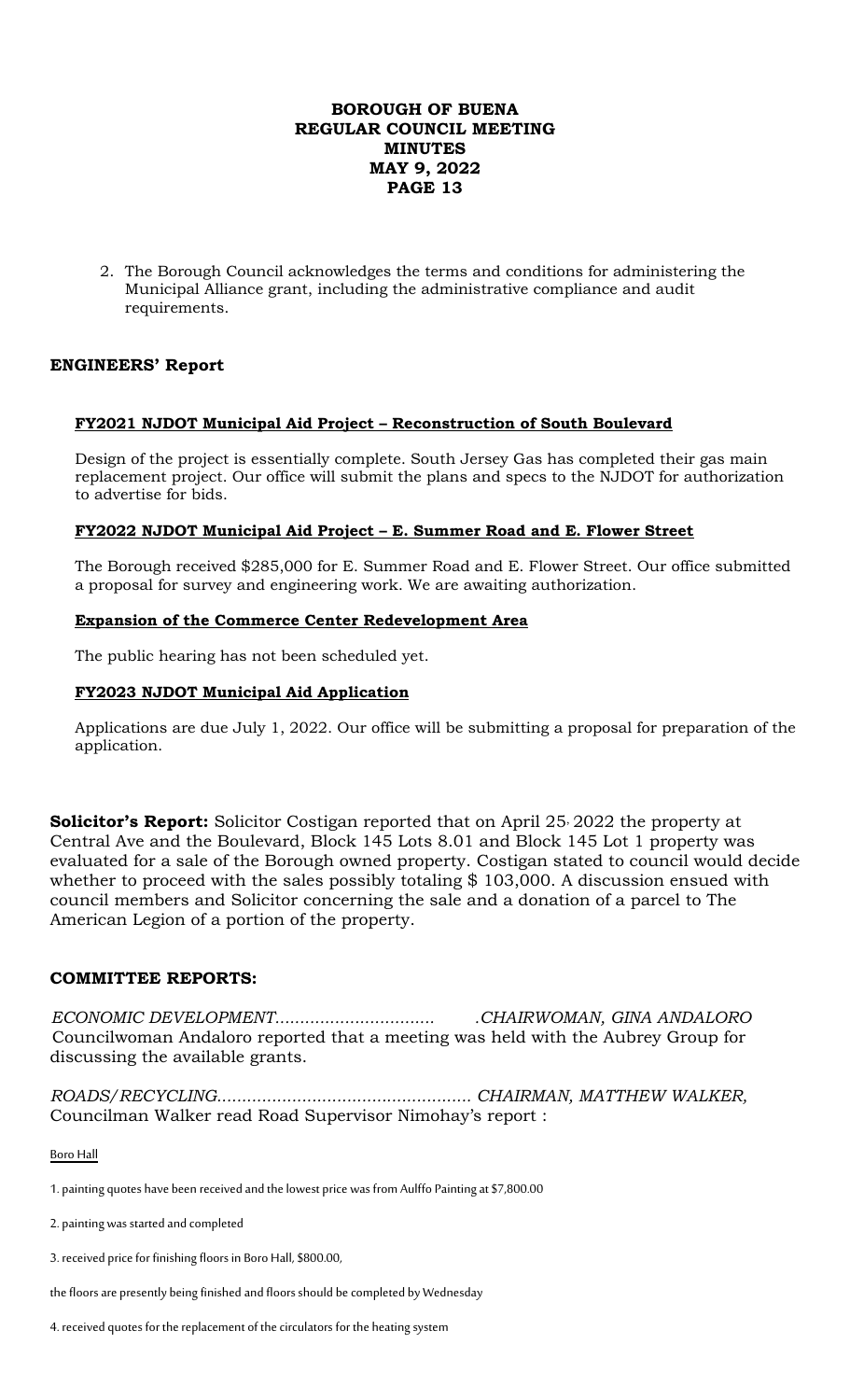- a.Tony Campana Plumbing, Inc. was the lowest price.
	- 1. \$5,450.00 plus lO percent increase of material only

#### a. increase is from the manufacture

- 5. we are ahead of schedule, and will most likely be moving the end of this week
- Louise Basile Center
- 1. New kitchen cabinets have been delivered and installed
- 2. air conditioners at rear of building were repaired
- 3. ceiling repair will be done when we move back to boro hall
- 4. door was repaired at the salvation army

#### park

- 1. work was completed for opening day
- 2. more items will be done in the park

#### JIF

- 1. Safety Incentive program has been sent in
- 2. Right to Know survey program has been signed and sent to J.A.Montgomery to be set up for inspection
- 3. Fund commissioners meeting attended

#### Brunini Poll

- 1. Bob McGuigan will contact me when the environmental paper work is complete, I talked to Bob last week and he said everything is going well
- 2. requesting the contractor to get a demolition permit
- 3. working with Bob Smith to find contractors to test chemicals left at pool and dispose of them
- a. grant will pay for this

Road Items

- 1. pot holes are being filled
- 2. monthly sweeping for April was completed for storm water management
- 3. new tires were put on our 621C loader saving \$1,500.00 by purchasing before price increase carne into effect
- 4. Gas pipe connections on South Blvd. have been completed, now R&V will be able to request bids to do the drainage work
- 5. Grass cutting has started
- 6. Brush collection almost complete for the month
- 7. preparing Monument at route 40 for holiday
- 8. repaired end of Dalessandro Ave.
- 9. Attended recycling meeting at ACUA
	- a. tonnage grant papers were completed for this year
	- b. resolution will be on the agenda for city council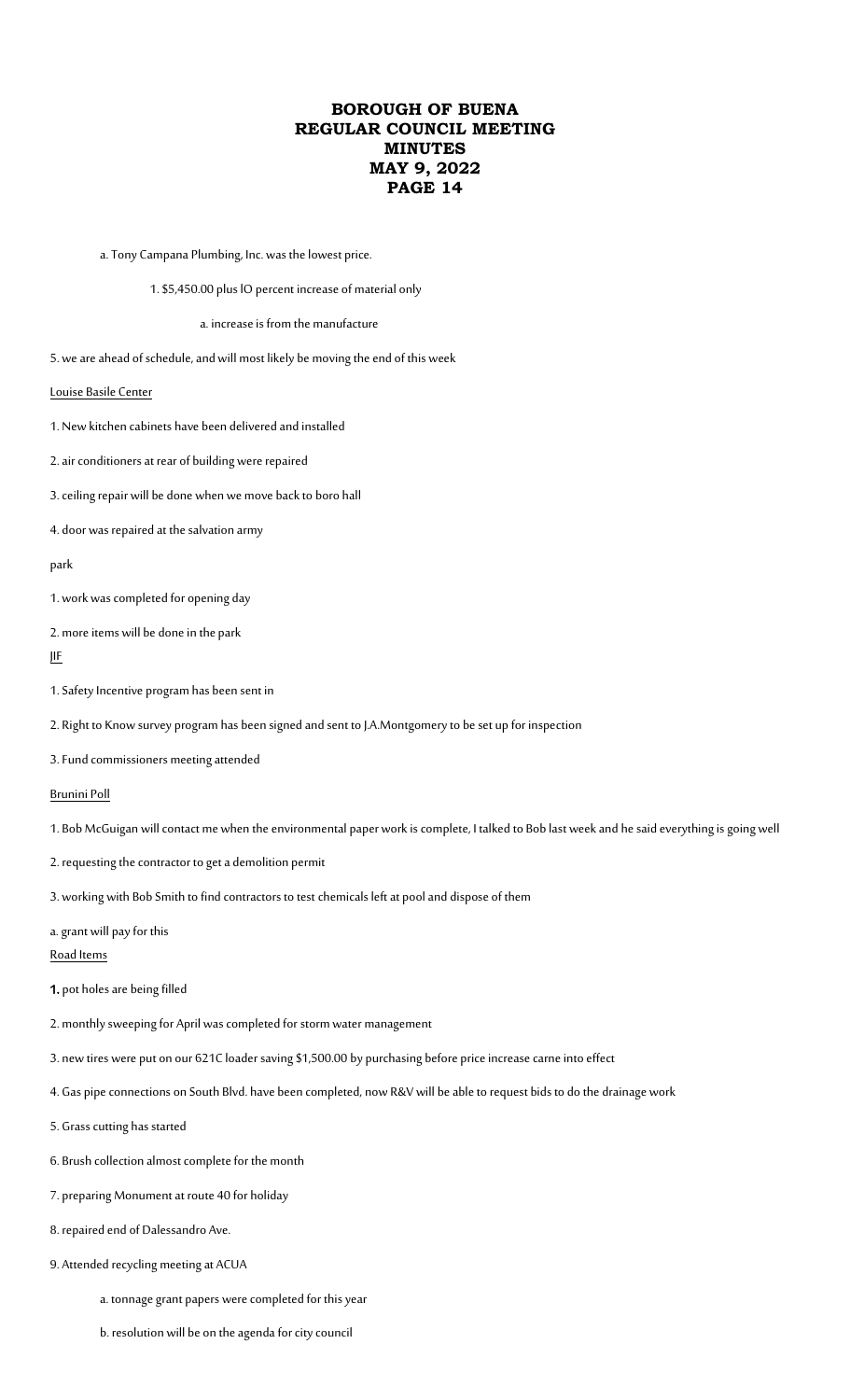e. resolution will be given to ACUA once it is signed

10. went to county to look at a truck but we man be receiving three instead on one

11. cedar lake road was graded

12. started on Aberdeen Ave. cutting brush back preparing

to fill road way and grade

13. working on grader, should be able to say it

14. made appointment to fix the recall on truck 11-10

*RECREATION ..............................................................CHAIRMAN, DAVID ZAPPARIELLO Committee member Joseph D'Alessandro* Reported that there is a walk in the park at the walking track and courses have been laid out. A flyer with the information can be found on the Borough website.

*FINANCE.....................................................................CHAIRMAN, JORGE ALVAREZ*, *Councilman Alvarez* Reported that the approved budget will be updated.

*PUBLIC SAFETY/STREET LIGHTS............................ CHAIRMAN, JOSEPH D'ALESSANDRO* Councilman D'Alessandro report:

- 1. As of: 05/09/2022 15:53
- 2. Borough of Buena Cases: 957

| December 20 | January 18 | February 28 | March 28 | May 9 |
|-------------|------------|-------------|----------|-------|
| 49          | 192        | 104         | 9        | 23    |

- a. Borough of Buena New Cases Today: 1
- b. Borough of Buena Deaths: 14
- c. Atlantic County Cases: 58,056
- d. Atlantic County Deaths: 955
- e. New Cases: PCR Test 1817 Probable Cases 441
- f. 7 Day Avg New Cases: 1,237 (19,550)
- g. NJ Transmission Rate: 1.23
- h. NJ Cases Total: 2,291,089
- i. NJ Confirmed Deaths Total: 33,495
- j. United States: 81,928,075 (1,451,820 last 28 Days)
- k. United States Deaths: 997,615 (11,881 last 28 days)
- l. Global Cases: 517,619,981 (18,575,730, last 28 days)
- m. Global Deaths: 6,252,422 (72,850 last 28 days)
- 3. NJ total hospitalizations are at 609 (344 3/28) South: 180 (98 3/28)
- 4. Ventilators: 28 (35 3/28) South: 8
- 5. Intensive/Critical Care Beds: 74 (61 3/28) South: 24
- 6. Long-term Care Facilities Statewide:
	- a. Facilities with Active Outbreaks: 230
	- b. Active Resident Cases: 2,717
	- c. Active Staff Cases: 2,512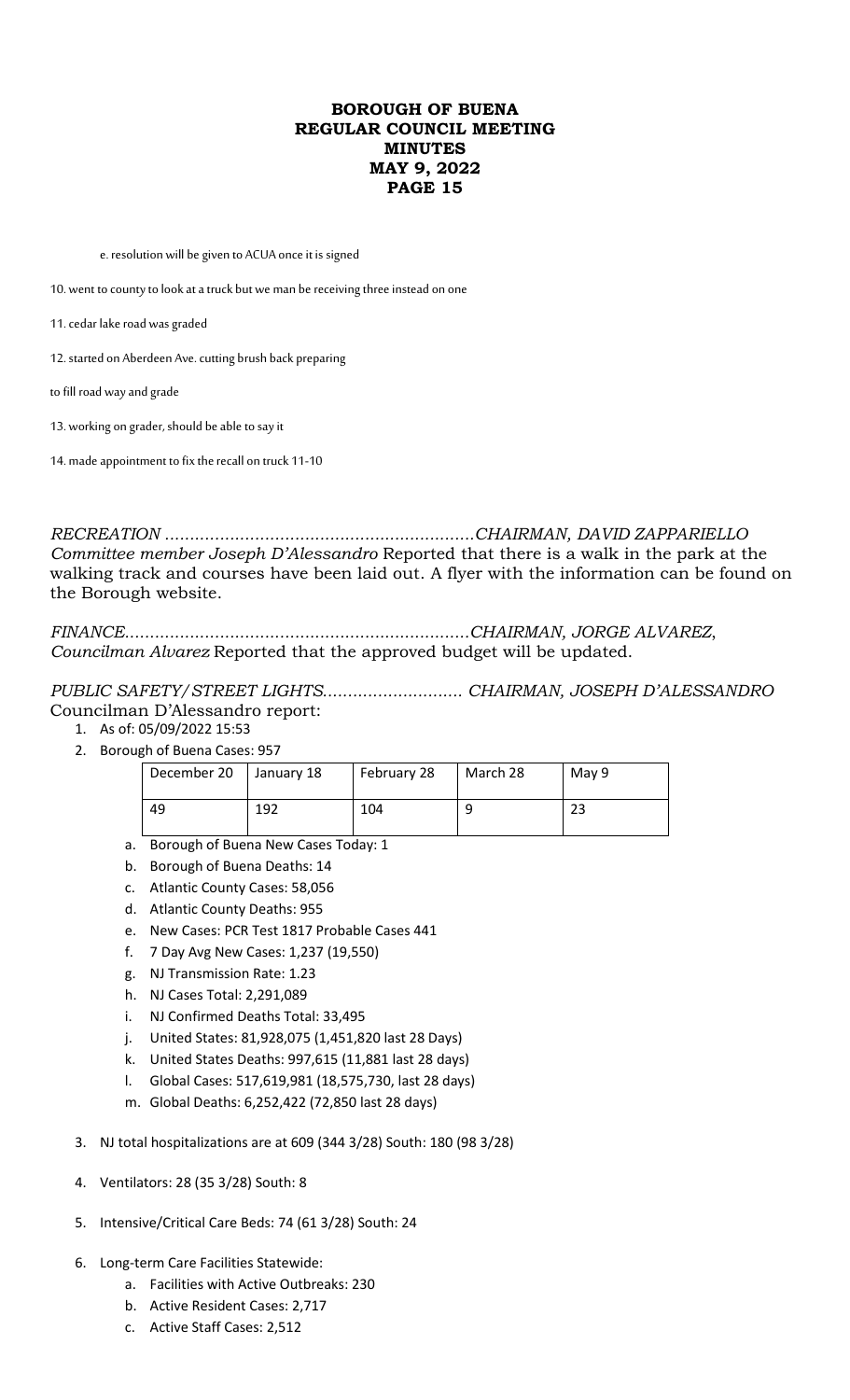- d. Cumulative Resident Deaths: 8,576
- e. Cumulative Staff Deaths: 139
- 7. Franklin Twp PD March 2022 Stolen Property: \$24,325.00 YTD: \$31,537.00

| Arrests | Tickets | MV Stops DWI | <b>MVC</b> | <b>CDS</b> | DV | GP |
|---------|---------|--------------|------------|------------|----|----|
|         | 90      | 207          |            |            |    | 19 |

- 8. Buena EMS
	- a. March 2022 Call for Service: 72
	- b. Location of Calls
		- i. 57 Borough
		- ii. 6 Vineland
		- iii. 6 Dorothy
		- iv. 2 BVT
		- v. 1 Gloucester Co
	- c. Types of Calls
		- i. 5 Cardiac Emergencies
		- ii. 6 Respiratory
		- iii. 8 Psychological
		- iv. 2 MVCs
		- v. 4 Unconscious Persons
		- vi. 1 DOA
- 9. Minotola Fire Company
	- a. Operations
		- i. March 2022 Calls for service: 20
			- 1. Alarms 7
			- 2. Special Assignments 1
			- 3. MVCs 4
			- 4. Wires 1
			- 5. Mutual Aid 3
			- 6. Dwellings 3
			- 7. Brush 1

*BLDGS/GROUNDS/IMPROVEMENTS........................CHAIRWOMAN PAT ANDALORO,* Councilwoman Andaloro reported that the Borough Staff should be moving back into Borough Hall soon. Floors will be sealed and rooms have been painted. Quotes for pumps on the heating system will be in for replacement. Rental Properties registrations are reported and the Code Enforcement Officer has continued to send notices of violations. Spanish Center and park grounds continue to be monitored and cleaned.

## **MINUTES OF THE REGULAR MEETING OF APRIL 11, 2022. IF NO CORRECTIONS OR ADDITIONS, ENTERTAIN A MOTION TO APPROVE:**